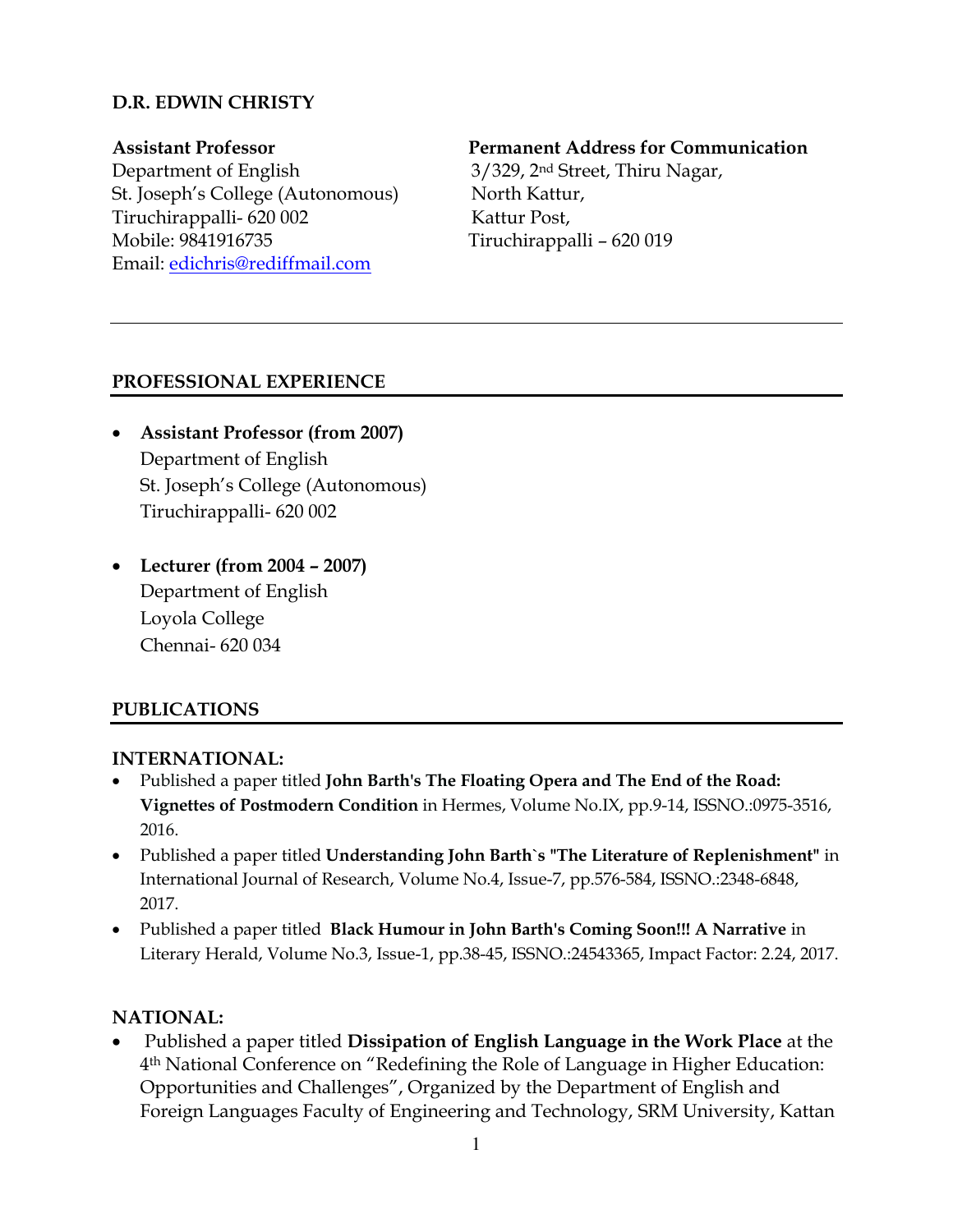Kulathur, Chennai, in Association with the Regional Institute of English, South India, Bangalore, on 13th March 2009. ISBN978–81–908397–0-9, pp.166-167.

# **SEMINARS / CONFERENCES / WORKSHOPS ATTENDED**

- Attended UGC Sponsored National Seminar on **Post-Colonial Writings: Themes and Responses**, 17 February 2006, SRC, Trichy
- Attended a **National Level Seminar** titled **National Level Faculty Development Programme on Soft Skills** on 05th September 2008 at Sri Muthukumaran Institute of Technology, Chennai.
- Attended a **National Conference** titled **Quality Enhancement and Sustenance in Higher Educational Institutions (HEIs) through Six Sigma Quality Strategy** on 23<sup>rd</sup> and 24<sup>th</sup> October 2008 at St. Joseph's College, Tiruchirappalli.
- Attended a **National Conference** titled **Higher Education and National Development: The Challenges of Expansion, Quality and Inclusion** on 30<sup>th</sup> and 31st January 2009 at St. Joseph's College, Tiruchirappalli.
- Attended a **Workshop** titled **Workshop in Curriculum Design** on 14th February 2009 at St. Joseph's College, Tiruchirappalli.
- Attended a **Two-day Conference on Literary Theories** on 3rd Dec, 2015 at St. Joseph's College, Tiruchirappalli.
- **A One- Day International Conference on Canadian Studies** on 1<sup>st</sup> Feb, 2016 at PG & Research Department of English, St.Joseph`s College (Autonomous), Trichy-620002.
- **An International Conference on Re-Interpreting Shakespeare** on 15<sup>th</sup> Dec, 2016 at PG & Research Department of English, St.Joseph`s College (Autonomous), Trichy-620002.
- **One-day National Workshop on "Activity Based Teaching Strategies", on 22<sup>nd</sup> Sep,** 2017 at PG & Research Department of English, St.Joseph`s College (Autonomous), Trichy-620002.
- A One-Day National seminar for Students on "Literature of the Marginalised" on  $9<sup>th</sup>$  Feb, 2018 at PG & Research Department of English, St.Joseph`s College (Autonomous), Trichy-620002.

## **PAPER PRESENTATIONS**

 '**Social Concern in the Writings of Arundhati Roy'**, UGC Sponsored National Seminar on Post-Colonial Writings: Themes and Responses, 17 February 2006, SRC, Trichy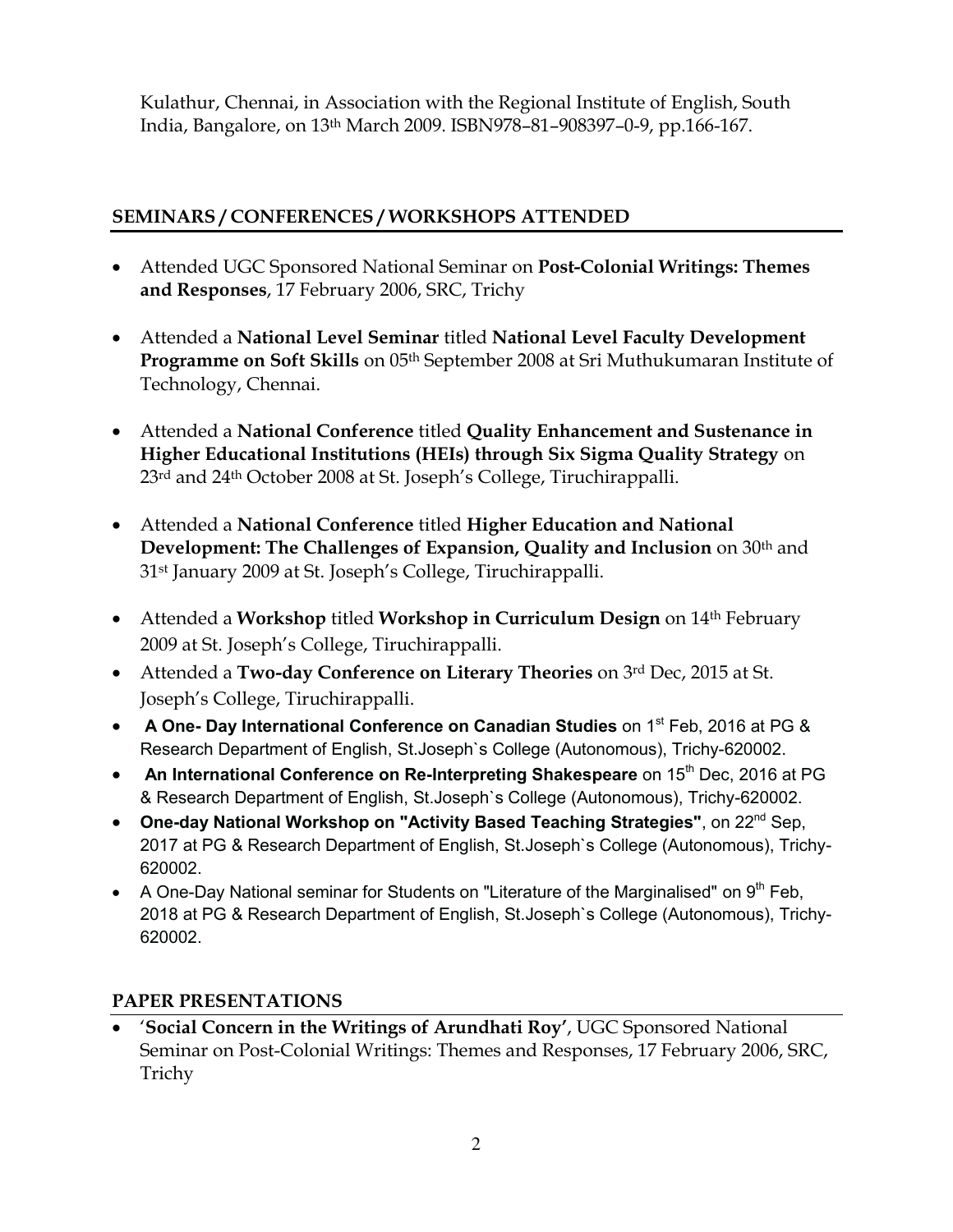- Presented a paper titled **The Philosophy of Nihilism in the Character of Todd Andrews in John Barth's The Floating Opera** at the **National Seminar** on 28th and 29th November 2008 in Karunya University, Coimbatore.
- Presented a paper titled **The Ethos of American Existentialism in John Barth's The End of the Road** at the **International Conference** on 12th March 2009 in Ethiraj College For Women, Chennai.
- Presented a paper titled **Dissipation of English Language in the Work Place** at the **National Conference** on 13th March 2009 in SRM University, Kattan Kulathur, Chennai.
- Presented a paper on **Visual Presentation As A Method For Teaching English Literature** in the International Conference on Emerging Trends in Teaching Language & Literature, held at Alagappa University, Karaikudi, on December 4 & 5, 2009.
- Presented a paper on **The Voice Of The Natives In The Select Disability Literatures: A Study** in the UGC sponsored National Conference on Disability Studies, held at Manonmaniam Sundaranar University, Tirunelveli, on January 8 & 9, 2010.
- Presented a paper on **An Analysis Of Teaching And Learning Process With A Special Focus On the Application Of English In The Academics** in the National Seminar on Teaching of General and Technical English, held at Anna University, Chennai, on February 5 & 6, 2010.
- Presented a paper on **Visuals As A Mode Of Teaching Prepositions** in the UGC sponsored National Seminar on The Why, What and How of Grammar Teaching, held at Nehru Memorial College, Puthanampatti, on February 4, 5 & 6, 2010.

## **RESOURCE PERSON /WORKSHOPS CONDUCTED**:

- **Effective Communication and Teaching Methodologies** For Lecturers at Sri Dhanalakshmi Engineering College, Perambalur
- A talk on **Group Discussion** 24th July 2008 at St. Joseph's College, Tiruchirappalli.
- A talk on The **Need of the Hour: Right Attitude Towards English** 23rdJanuary 2009 at St. Joseph's College, Tiruchirappalli.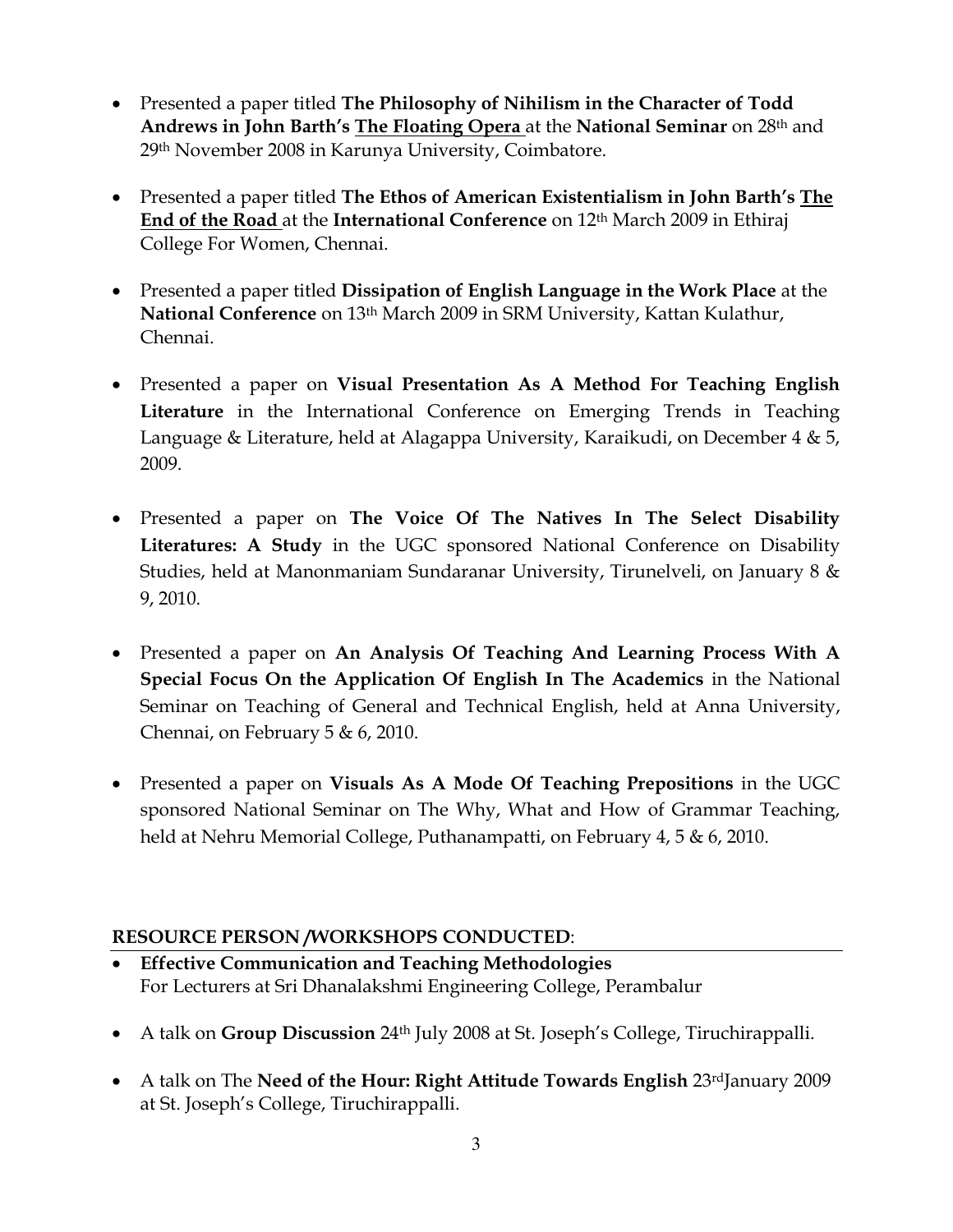- A talk on **Creativity and Attitude Building** ,3rd September, 2009 at Hallmark Business School, Tiruchirappalli.
- A talk on **Creativity and Attitude Building** ,3rd September, 2009 at Hallmark Business School, Tiruchirappalli.
- **Judge** for the Inter-School Cultural Contest, Organized by Campion Anglo-Indian Higher Secondary School, Tiruchirappalli, in October 2009.
- Provided training on **Communication and Soft Skills**,13th, 14th and 15th January, 2010.
- Judge for the Western Dance at the Comcarnival organized by the Commerce Department, 16th February, 2010 in St. Joseph's College, Tiruchirappalli.
- Presided and gave a Presidential Address on **Soft Skills,** 18th February, 2010 at English Association Meeting in St. Joseph's College, Tiruchirappalli.
- Provided training on **Soft Skills Workshop,** 19th and 20th February, 2010 at Annai Velankanni Polytechnic College, Anguchettypalayam, Panruti.
- Delivered a Special Seminar on **Leadership and Team Building** on 7<sup>th</sup> July, 2011 at Hallmark Business School, Tiruchirappalli.
- Provided Training on **Interview Skills** to the Students of Commerce Shift-II, SJC, Trichy on 13th Feb, 2014.
- Provided Training **One Day Training on Attitude Building and Effective Communication Skills** to the Students,Shivani School of Business Management, Trichy, on 25<sup>th</sup> July, 2014.
- Provided Training **One Day Training on Integrated Speaking Skills** to the Students, Shivani School of Business Management,Trichy on 2nd August, 2014.
- Delivered a **Talk on English: The Need of The Hour** to the Students,Thanthai Hans Roever College, Perambalur on 12th August, 2014.